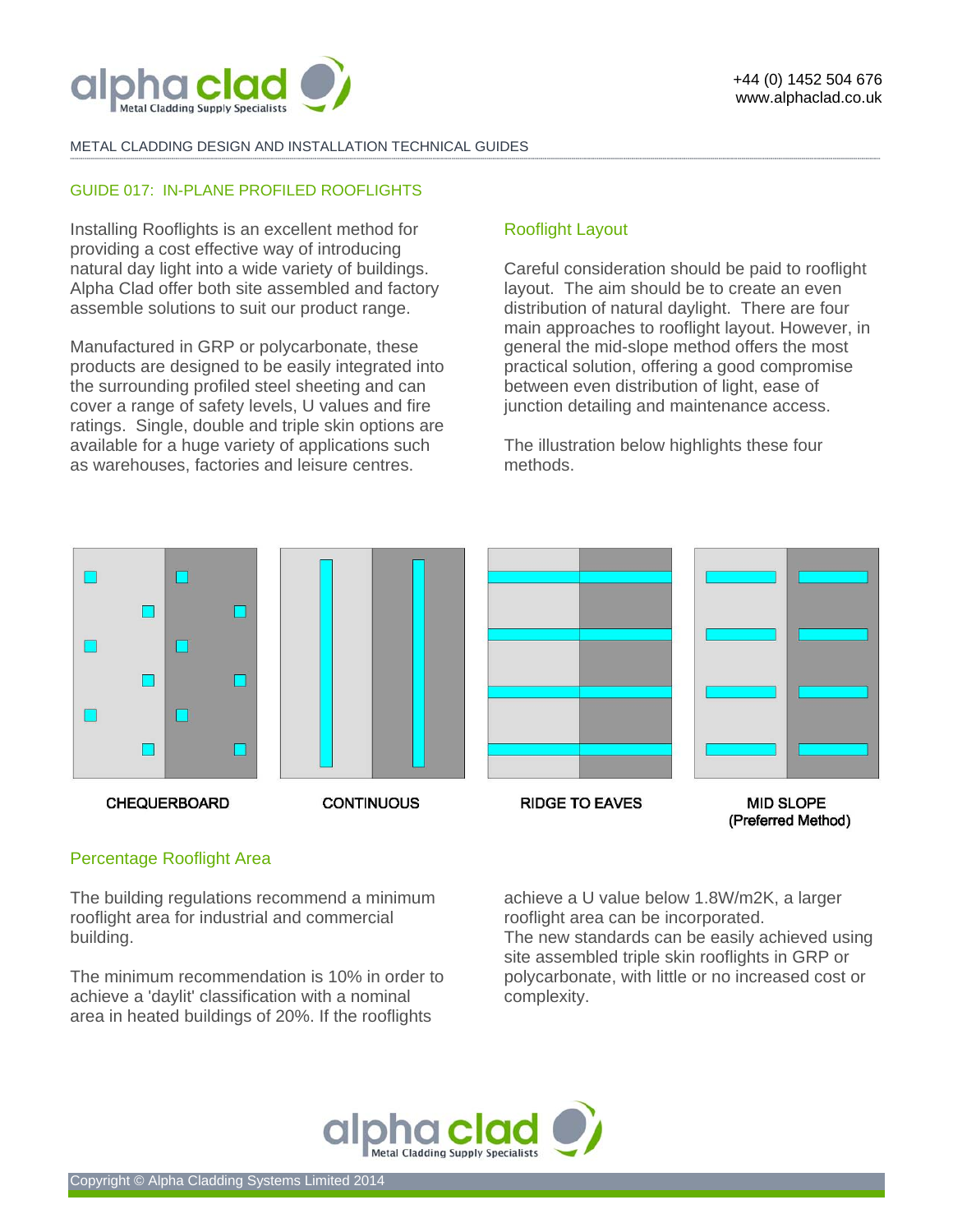

#### METAL CLADDING DESIGN AND INSTALLATION TECHNICAL GUIDES **-------------------------------------------------------------------------------------------------------------------------------------------------------------------------------------------------------------------------------------------------------------------------------------------------------------------------------------------------------------------------------------------------------**

# Recommended Percentage Areas

| <b>INTERIOR ACTIVITY</b>                                                                                                       | <b>LEVEL OF ILLUMINANCE</b><br><b>REQUIRED (Lux)</b> | <b>RECOMMENDED MINIMUM</b><br>ROOFLIGHT AREA (%) |
|--------------------------------------------------------------------------------------------------------------------------------|------------------------------------------------------|--------------------------------------------------|
| Occasional visual tasks limited<br>to movement and little<br>perception of detail, e.g. bulk<br>stores.                        | 100                                                  | 10%                                              |
| Continuously occupied interiors.<br>Visual tasks requiring limited<br>perception of detail, e.g. loading<br>bays, plant rooms. | 200                                                  | 10%                                              |
| Visual tasks where moderate<br>colour judgement required,<br>e.g. assembly halls, general<br>offices and retail shops.         | $300 - 500$                                          | $13 - 15%$                                       |
| Difficult visual tasks requiring<br>accurate colour judgement,<br>e.g. drawing offices, inspection<br>and electronic assembly. | $750 - 100$                                          | $17 - 20%$                                       |

# Rooflight Non-Fragility Status

GRP and polycarbonate profiled rooflights are significantly more fragile than their steel cladding counterparts. Safety is of paramount importance but it is worth to note that rooflights even when specified as 'non-fragile' it is not recommended that the product is walked upon. In terms of

safety, the difference between rooflights which achieve the same non-fragile classification, when tested to the industry standard drop test for roofing material ACR[M] 001:2000, is the margin of safety that they provide, and the length of time they will remain safe.

| <b>ROOFLIGHT</b><br><b>CONSTRUCTION</b>   | <b>MATERIAL</b><br><b>WEIGHTS</b>                | <b>NON-FRAGILITY</b><br><b>CLASSIFICATION</b> | <b>SAFETY</b><br><b>LEVEL</b> | <b>ROOF</b><br><b>ACCESS</b> | <b>ESTIMATED</b><br>PERIOD OF<br>NON-FRAGILITY |
|-------------------------------------------|--------------------------------------------------|-----------------------------------------------|-------------------------------|------------------------------|------------------------------------------------|
| Lining Panel only                         | 2.44 kg/m <sup>2</sup>                           | C                                             | Minimum                       | Not suitable                 | During<br>Construction                         |
| <b>Lining Panel</b><br><b>Outer Sheet</b> | 2.44 kg/m <sup>2</sup><br>1.83 kg/ $m^2$         | B                                             | Good                          | Infrequent                   | $5 - 20$ years                                 |
| <b>Lining Panel</b><br><b>Outer Sheet</b> | 2.44 kg/m <sup>2</sup><br>2.44 kg/m <sup>2</sup> | B                                             | Good                          | Infrequent                   | $25 + years$                                   |
| <b>Lining Panel</b><br><b>Outer Sheet</b> | 2.44 kg/m <sup>2</sup><br>5.50 kg/ $m^2$         | B                                             | <b>Very Good</b>              | Frequent                     | $30 + \text{years}$                            |

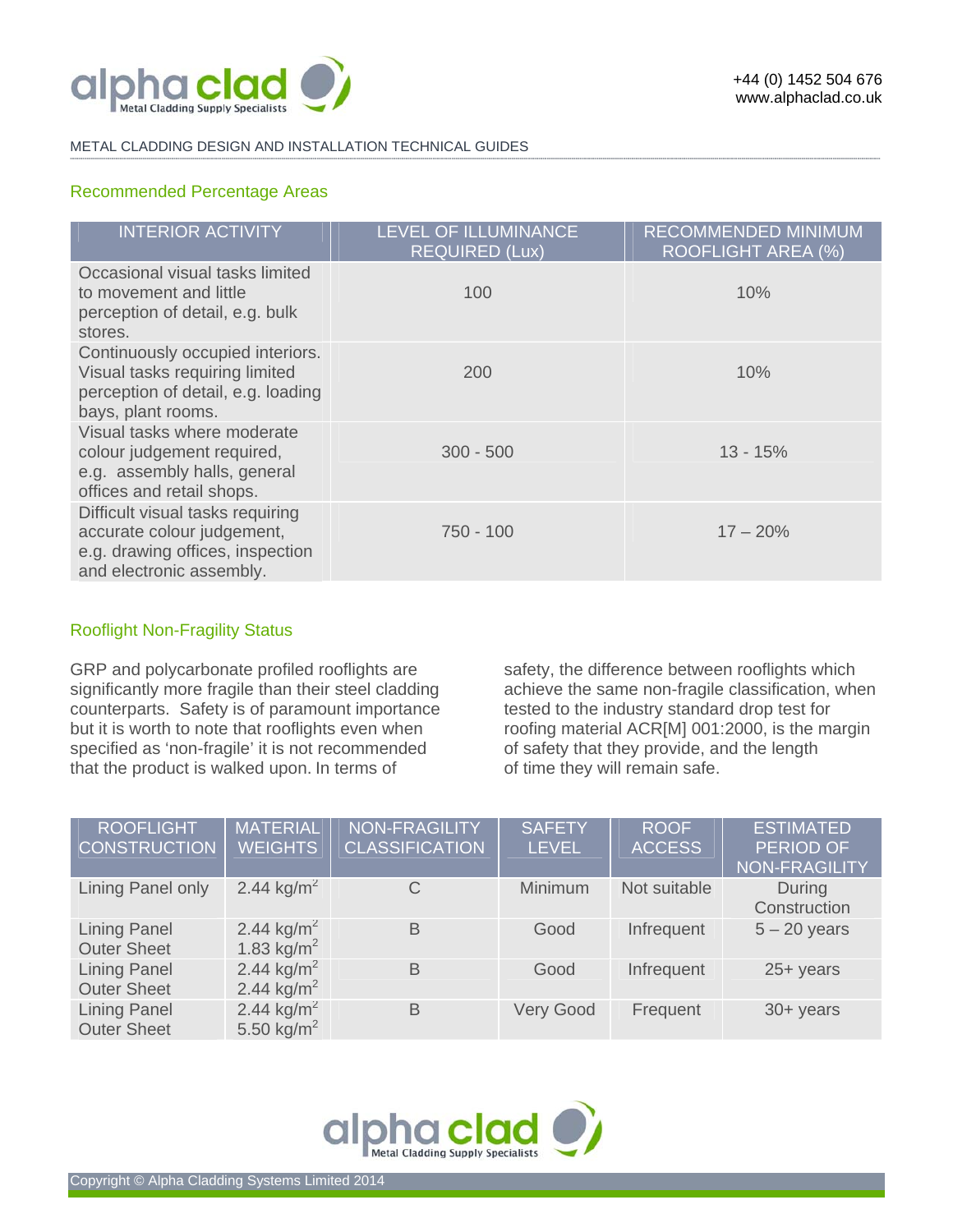

#### METAL CLADDING DESIGN AND INSTALLATION TECHNICAL GUIDES

# Built Up Installation Method:



**-------------------------------------------------------------------------------------------------------------------------------------------------------------------------------------------------------------------------------------------------------------------------------------------------------------------------------------------------------------------------------------------------------**